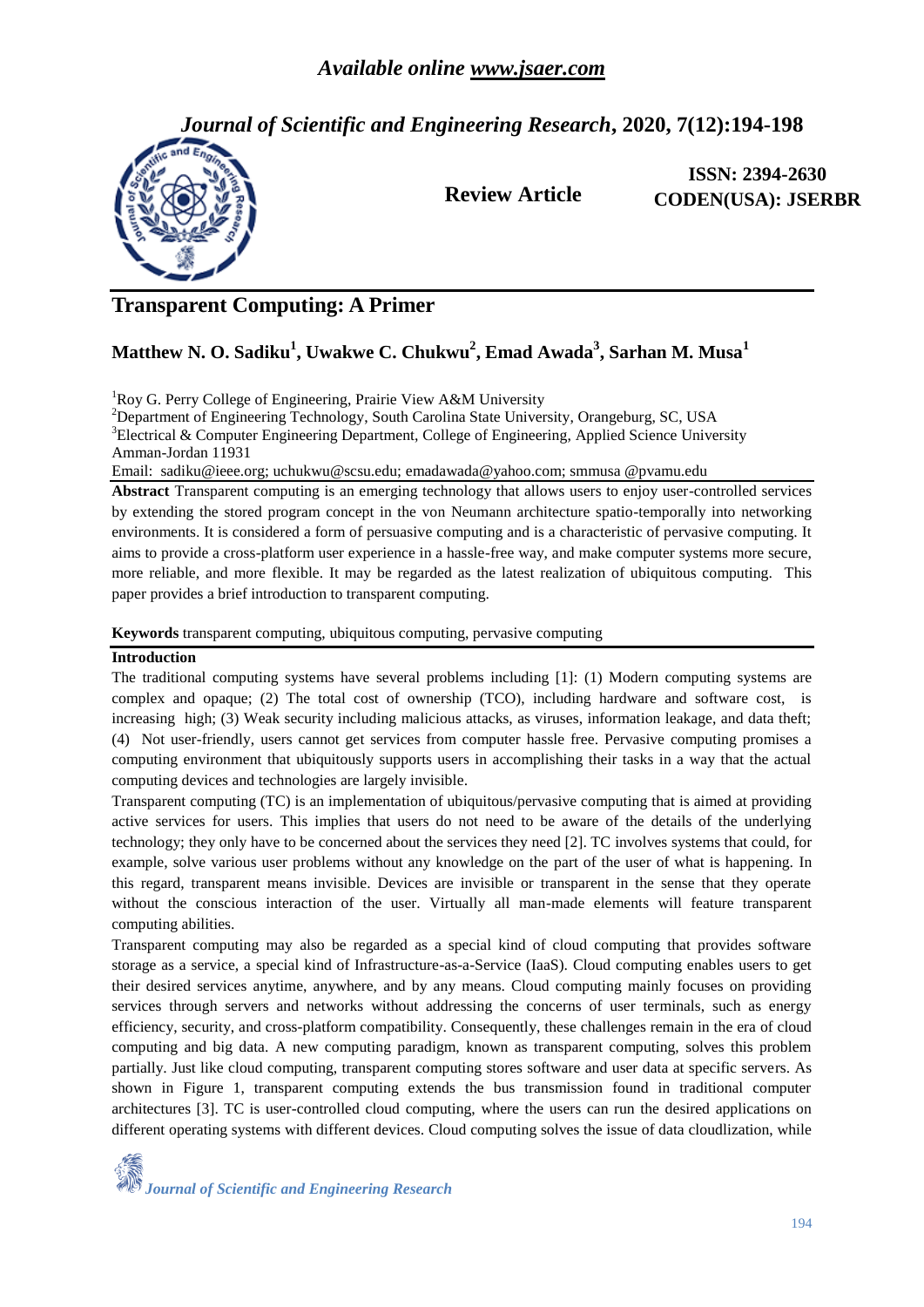transparent computing solves the one of software cloudlization. While in cloud computing, both data storage and computing are performed on servers, in transparent computing, data storage takes place on servers, but data computing takes place on user terminals. Just like cloud computing, transparent computing stores software and user data at specific servers.



### Transparent computing architecture

*Figure 1: Transparent computing extends the bus transmission found in traditional computer architectures [3]*

#### **Concept of Transparent Computing**

The main goal of transparent computing is to make currently opaque computing systems transparent by providing high-fidelity visibility into component interactions during system operation. The transparent computing paradigm aims at meeting user demands for any computing services in a trouble-free way in the right place at the right time.

Professor Yaoxue Zhang introduced the concept of transparent computing in 2006. Transparent computing is a major shift in approach from traditional computing schemes. It is a new kind of pervasive computing that works in a client-server mode (just like cloud computing) with the architecture composed of transparent client and server machine, as shown in Figure 2 [4]. In other words, a transparent computing-based system consists of a network server and one or more client terminal. TC emphasizes data storage at the server side, and computing at the client side. The client can be desktop computers, PDA, digital embedded appliances or mobile devices. Programs are stored on the servers as opposed to local storage devices as in traditional computers. Transparent computing separates computation from storage.

The transparent computing paradigm consists of transparent clients, transparent network, and transparent server. The technologies that enable TC include software interoperability standards, virtualization technologies, highbandwidth communications, and Web 2.0

It has the following features [5]:

- Separate computing and storage
- Compatibility with different operating systems
- Reduction of different hardware and software compatibilities
- Potential of centrally managed data and information
- Considerable time savings, as the whole process is converted into one that is seamless
- Distributed deployment of services
- Dynamic scheduling and execution of applications
- Better protection of data, which is centrally managed, creating comparatively fewer leakages than other paradigms

*Journal of Scientific and Engineering Research*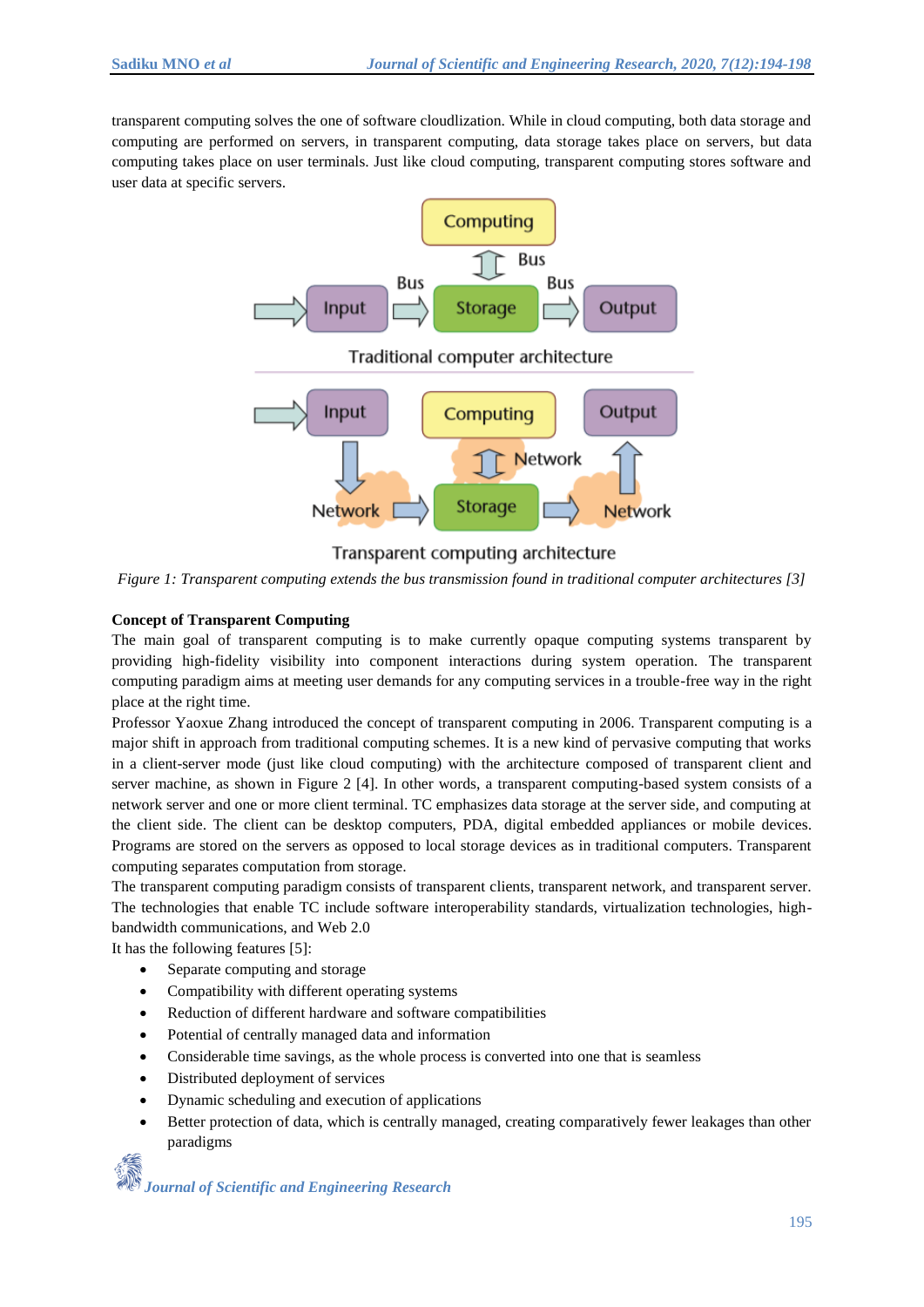- Reduced complexities and other costs
- Significant tackling of privacy and security issues



*Figure 2: Transparent computing architecture [4]*

#### **Applications**

Transparent computing has attracted both academic and industry attention, with numerous applications and products already been produced. It has been used successfully in building service-oriented platforms and has also shown its potential in many applications. The following are common applications of TC.

- *Mobile Transparent Computing:* Applying transparent computing concept to mobile devices (such as smartphone and tablet) leads to mobile transparent computing. In other words, mobile transparent computing is a combination of transparent computing and mobile computing. Mobile transparent computing generally uses the wireless local area network (WLAN) or 3G network. In mobile transparent computing, the client terminal is rather light weighted, while the operating systems are stored in the server as software resources. The framework of mobile transparent computing in show in Figure 3 [6].
- *MANETs:* Transparent computing devices may be deployed in mobile ad hoc networks (MANETs). Portable or wearable devices may be deployed in a mobile ad hoc network (MANET) to share data or resources.
- *IoT Platforms:* The fast-growing IoT technology faces some challenges posed by large-scale heterogeneous IoT devices. How to manage and maintain these devices and resources becomes a significant challenge for IoT applications. These challenges can be addressed by employing transparent computing based IoT architecture to build scalable and manageable IoT applications. In transparent computing, operating systems, applications, supporting tools, and user data are regarded as resources, which can be centrally managed [7]. Transparent computing has the potential to provision scalable services at the edge for lightweight IoT devices.

Other applications of TC include transparent grid computing.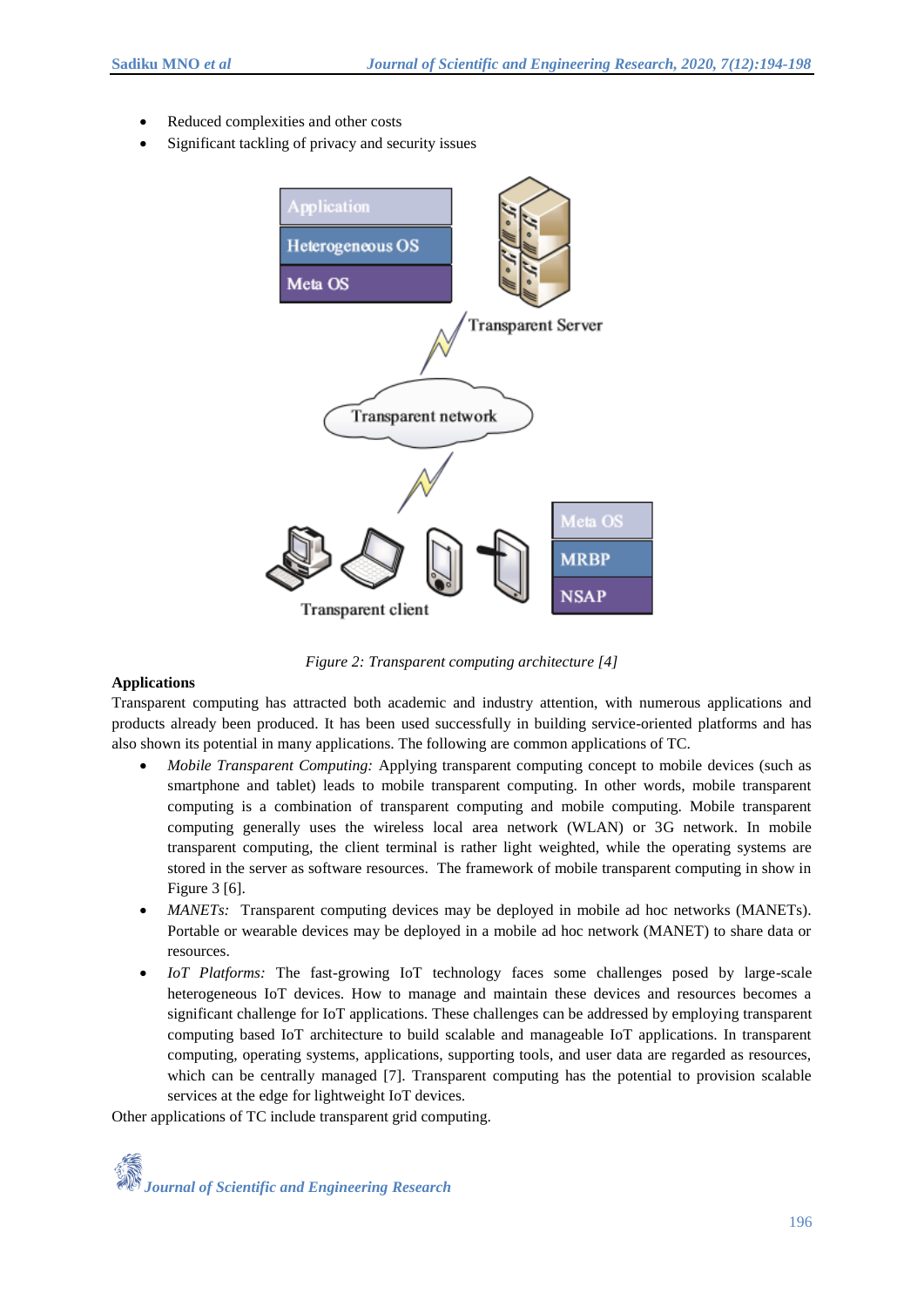

*Figure 3: Framework of MTC [6]*

#### **Benefits and Challenges**

Besides the same benefits as cloud computing (such as improved operational efficiency, flexibility, and reliability), transparent computing has the following benefits [3]: (1) It reduces terminals' complexity and cost; (2) It improves the user experience; (3) It offers a high level of security; and (4) It offers cross-platform capability. In addition, TC have the following beneficial features [1]: (1) User and application transparency, (2) Heterogeneous support for operating systems, (3) Streaming delivery, (4) Support of various devices, (5) Enhanced security. TC is a computing model in which users can find relevant computing services from a variety of devices in distributed network, according to their needs and without knowing the storage.

In spite of the benefits of transparent computing offers, it also brings new challenges to service reliability, privacy, and security: operating systems, applications, and data are centralized on servers and shared by all users. It is vulnerable to some traditional security risks such as privileged user access, viruses, malicious attack, and data theft.

#### **Conclusion**

Transparent computing is an emerging computing paradigm where the users can enjoy any kind of service over networks on-demand with any devices. It spatio-temporally extends the von Neumann architecture from the concept of "stored program" to the networking environments. It is a new computing paradigm for service sharing.

Although transparent computing is still an emerging idea, it is a forward-looking approach to what future computing environments could look like. More information about TC can be found in books [1,8].